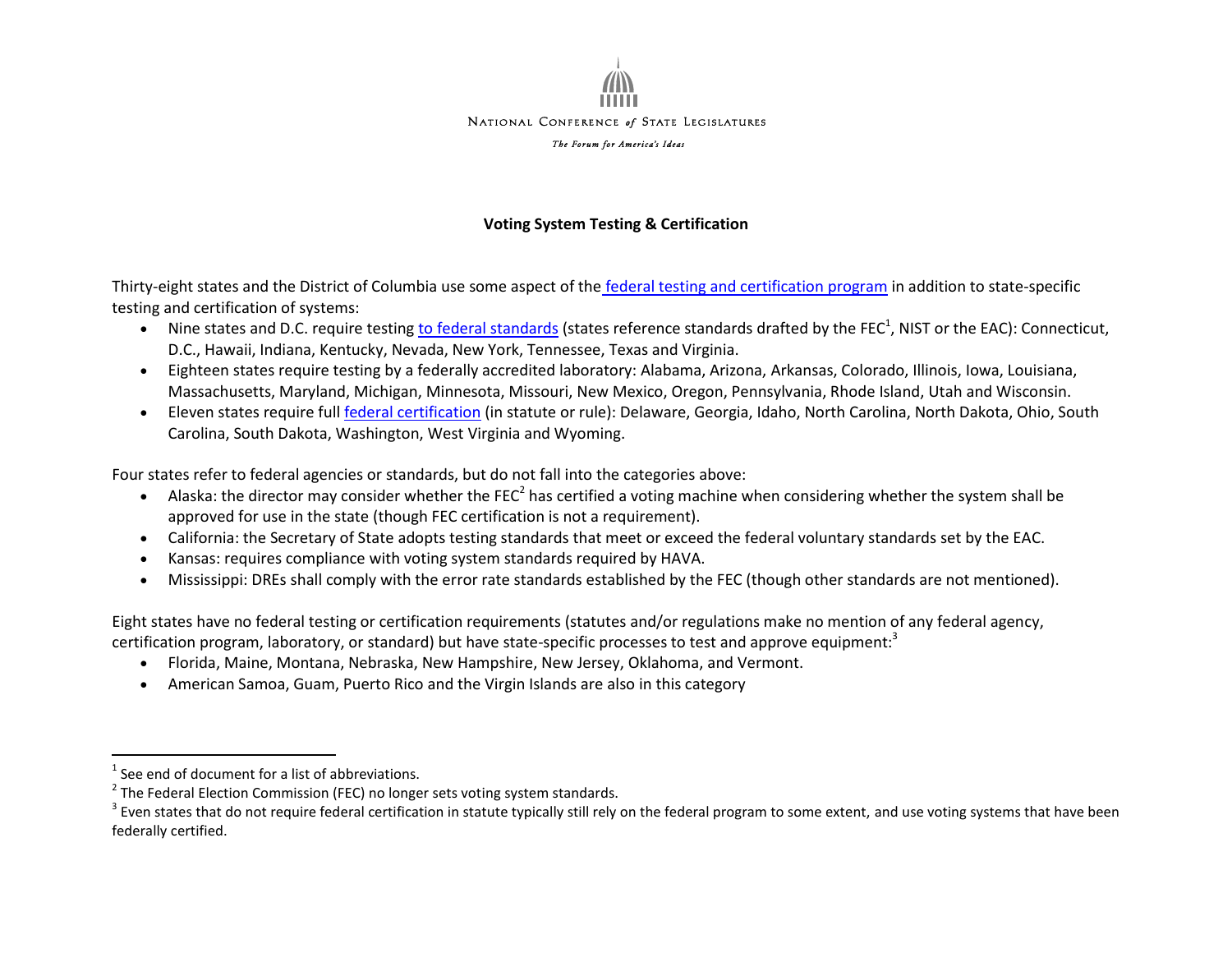| <b>State</b>                   | <b>Voting Systems Currently in Use</b> | <b>Testing &amp; Certification Process<sup>4</sup></b>                    |
|--------------------------------|----------------------------------------|---------------------------------------------------------------------------|
| Alabama                        |                                        | Requires testing by a federally accredited laboratory. The Alabama        |
| Ala. Code §17-7-23, §17-2-4    |                                        | Electronic Voting Committee selects an independent test authority to      |
|                                |                                        | verify that the state requirements and FEC standards have been met.       |
|                                |                                        | The committee can employ no more than three additional individuals to     |
|                                |                                        | assist in the examination process who are experts in data processing,     |
|                                |                                        | mechanical engineering and/or public administration.                      |
| Alaska                         | <b>Alaska's Vote Counting Systems</b>  | Refers to federal agencies or standards. The Director of Elections must   |
| Alaska Stat. §15.20.910        |                                        | take into consideration whether the voting system is compliant with       |
|                                |                                        | standards mandated by HAVA and approved by the FEC. The Lieutenant        |
|                                |                                        | Governor appoints a Director of Elections who adopts regulations for the  |
|                                |                                        | certification of voting systems.                                          |
| Arizona                        | <b>Arizona Secretary of State</b>      | Requires testing by a federally accredited laboratory. Machines or        |
| Ariz. Rev. Stat. §16-442       | <b>Certified Vote Tabulating</b>       | devices may only be certified for use in this state if they have been     |
|                                | Equipment                              | tested and approved by a laboratory that is accredited pursuant to        |
|                                |                                        | HAVA. The SOS shall appoint a committee of three: a member of the         |
|                                |                                        | engineering college at a state university, a member of the state bar, and |
|                                |                                        | someone familiar with voting processes in the state. The committee        |
|                                |                                        | shall investigate and test vote recording and tabulating machines and     |
|                                |                                        | submit their recommendations to the SOS. The SOS makes the final          |
|                                |                                        | decision to adopt the type, make or model to be certified in the state.   |
| <b>Arkansas</b>                | <b>Arkansas Voting Machines</b>        | Requires testing by a federally accredited laboratory. The State Board    |
| Ark. Code Ann. §7-5-301, §7-5- |                                        | of Election Commissioners shall approve marking devices and electronic    |
| 606                            |                                        | vote tabulating devices. The board examines the voting systems and files  |
|                                |                                        | a report with the SOS on the accuracy, efficiency and capacity of the     |
|                                |                                        | proposed system. Voting systems must comply with HAVA requirements.       |

i<br>L

 $^4$  Note: These are summaries of the testing and certification process in each state and are not comprehensive. Please contact NCSL for complete statute excerpts from a given state.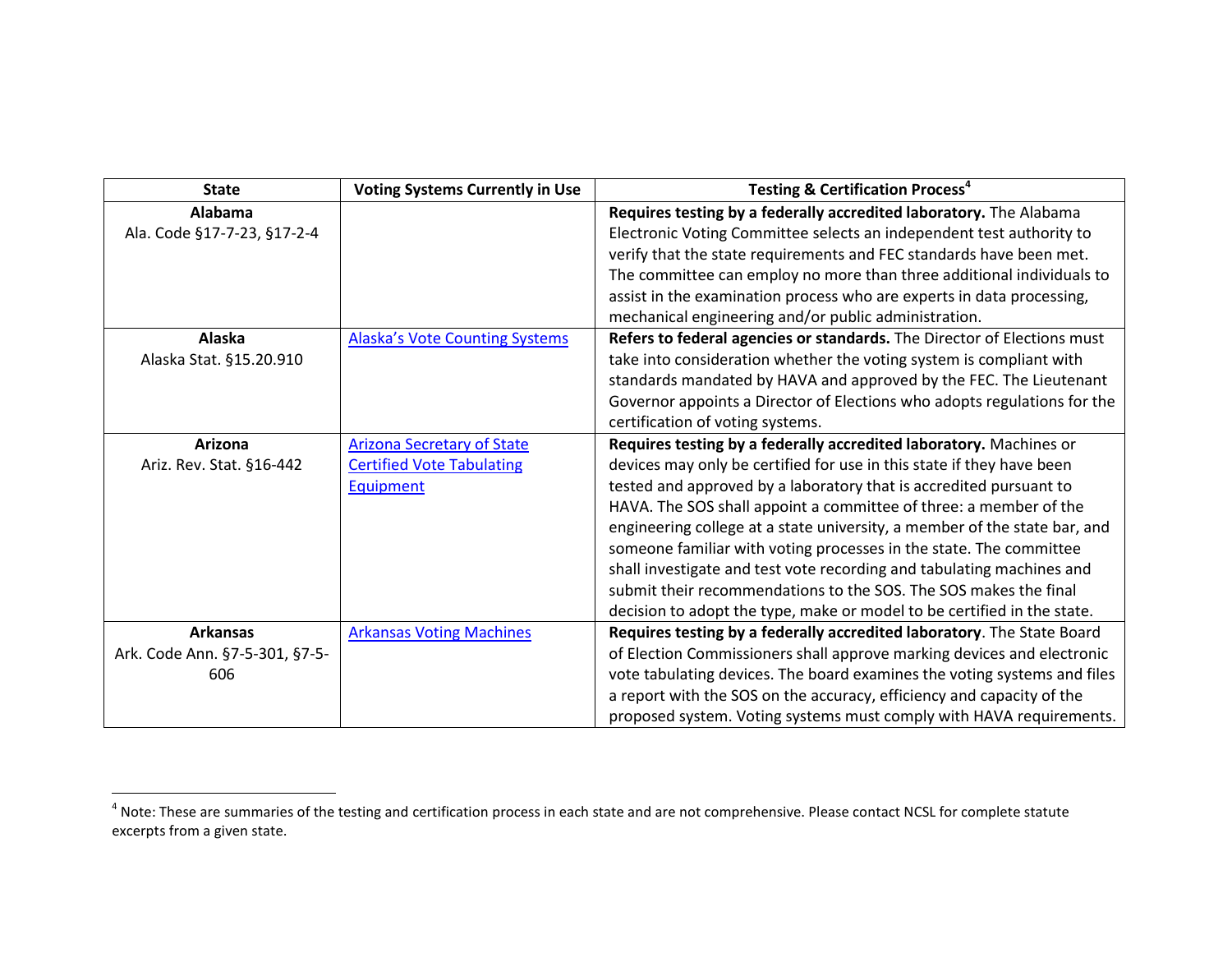| <b>California</b>                                                                                                                                                                                                       | <b>California Voting Systems Used by</b> | Refers to federal agencies or standards. The SOS shall adopt and publish                                                                                                                                                                                                                                                                                                                                                                                                                                                                                                                                                                                                                                                                  |
|-------------------------------------------------------------------------------------------------------------------------------------------------------------------------------------------------------------------------|------------------------------------------|-------------------------------------------------------------------------------------------------------------------------------------------------------------------------------------------------------------------------------------------------------------------------------------------------------------------------------------------------------------------------------------------------------------------------------------------------------------------------------------------------------------------------------------------------------------------------------------------------------------------------------------------------------------------------------------------------------------------------------------------|
| Ann. Cal. Elec. Code                                                                                                                                                                                                    | <b>Counties</b>                          | voting system standards that meet or exceed federal voluntary voting                                                                                                                                                                                                                                                                                                                                                                                                                                                                                                                                                                                                                                                                      |
| §19101, §19202, §19209,<br>§19210, §19232, §19270,<br>§19006<br><b>California Secretary of State</b><br><b>Voting System Certification</b><br><b>Regulations</b><br><b>California Voting System</b><br>Standards (2014) |                                          | system guidelines. Voting systems are certified, conditionally approved<br>and periodically reviewed by the SOS. However, all DREs in use as of<br>January 2, 2006, must have received federal qualification and include an<br>accessible VVPAT. State-level certification includes testing and<br>examination by a state-approved testing agency or expert technicians. A<br>local jurisdiction may contract and pay for research and development of<br>a new voting system that has not been certified or conditionally<br>approved by the SOS under certain circumstances (see §19209 and<br>§19006). This page on <i>Voting System Approval</i> in California explains the<br>differences between the EAC and the California program. |
| Colorado                                                                                                                                                                                                                | <b>Colorado Voting Systems</b>           | Requires testing by a federally accredited laboratory. A federally                                                                                                                                                                                                                                                                                                                                                                                                                                                                                                                                                                                                                                                                        |
| Colo. Rev. Stat. § 1-5-608.5, §1-                                                                                                                                                                                       |                                          | accredited laboratory may test, approve and qualify voting systems for                                                                                                                                                                                                                                                                                                                                                                                                                                                                                                                                                                                                                                                                    |
| 5-601.5, §1-5-617, §1-5-619                                                                                                                                                                                             |                                          | use in Colorado or the SOS may choose to use and rely upon the testing                                                                                                                                                                                                                                                                                                                                                                                                                                                                                                                                                                                                                                                                    |
|                                                                                                                                                                                                                         |                                          | already performed by another state under certain conditions. All voting                                                                                                                                                                                                                                                                                                                                                                                                                                                                                                                                                                                                                                                                   |
| Colorado Secretary of State                                                                                                                                                                                             |                                          | systems must meet the 2002 FEC voting systems standards and the SOS                                                                                                                                                                                                                                                                                                                                                                                                                                                                                                                                                                                                                                                                       |
| Rule 21. Voting System                                                                                                                                                                                                  |                                          | may require that all voting systems satisfy the voting systems standards                                                                                                                                                                                                                                                                                                                                                                                                                                                                                                                                                                                                                                                                  |
| <b>Standards for Certification</b>                                                                                                                                                                                      |                                          | promulgated by the EAC after 2008. The SOS establishes standards and                                                                                                                                                                                                                                                                                                                                                                                                                                                                                                                                                                                                                                                                      |
|                                                                                                                                                                                                                         |                                          | certifies systems for purchase, installation and use in the state. The SOS                                                                                                                                                                                                                                                                                                                                                                                                                                                                                                                                                                                                                                                                |
| <b>Rule 11. Voting Systems</b>                                                                                                                                                                                          |                                          | appointments one or more experts in the fields of data processing,<br>mechanical engineering or public administration to assist in the                                                                                                                                                                                                                                                                                                                                                                                                                                                                                                                                                                                                    |
|                                                                                                                                                                                                                         |                                          | examination and testing of systems. After a voting system has been                                                                                                                                                                                                                                                                                                                                                                                                                                                                                                                                                                                                                                                                        |
|                                                                                                                                                                                                                         |                                          | tested but before it is certified by the SOS, a vendor or election official                                                                                                                                                                                                                                                                                                                                                                                                                                                                                                                                                                                                                                                               |
|                                                                                                                                                                                                                         |                                          | may apply to the SOS for temporary approval of the system.                                                                                                                                                                                                                                                                                                                                                                                                                                                                                                                                                                                                                                                                                |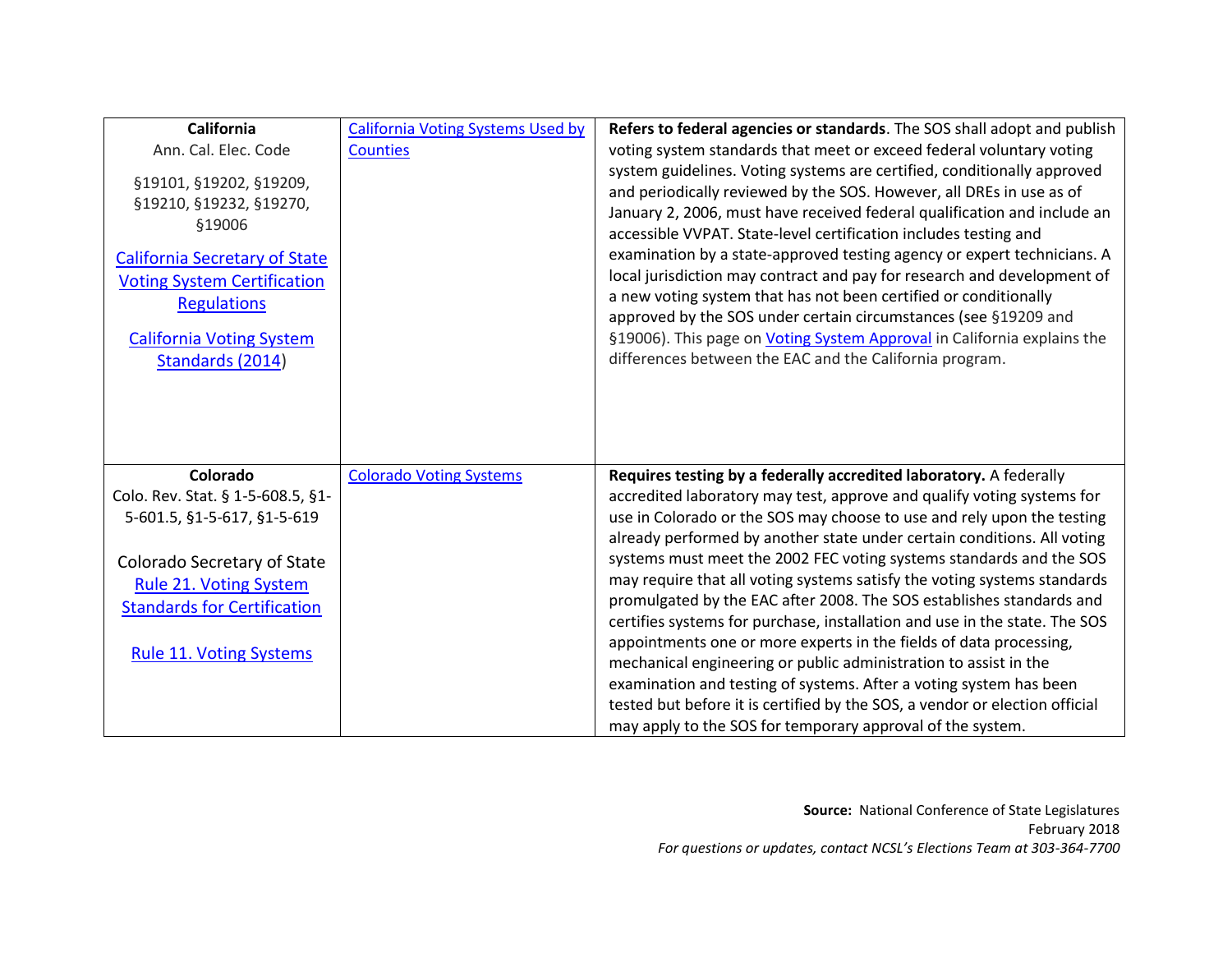| Connecticut      | Requires testing to federal standards. The SOS examines voting systems     |
|------------------|----------------------------------------------------------------------------|
| Conn. Gen. Stat. | and approves only machines that have been certified by an independent      |
| §9-241, §9-242   | testing authority accredited by NASED or the FEC. Voting systems must      |
|                  | meet the voluntary performance standards adopted by the FEC in 1990        |
|                  | or the EAC pursuant to HAVA, whoever are the most current at the time      |
|                  | of approval. The SOS may enter into an agreement with a state              |
|                  | university to perform or assist with technical reviews, testing, research, |
|                  | and development of standards and procedures. Currently the Center for      |
|                  | Voting Technology Research (Voter Center) at the University of             |
|                  | Connecticut provides this function.                                        |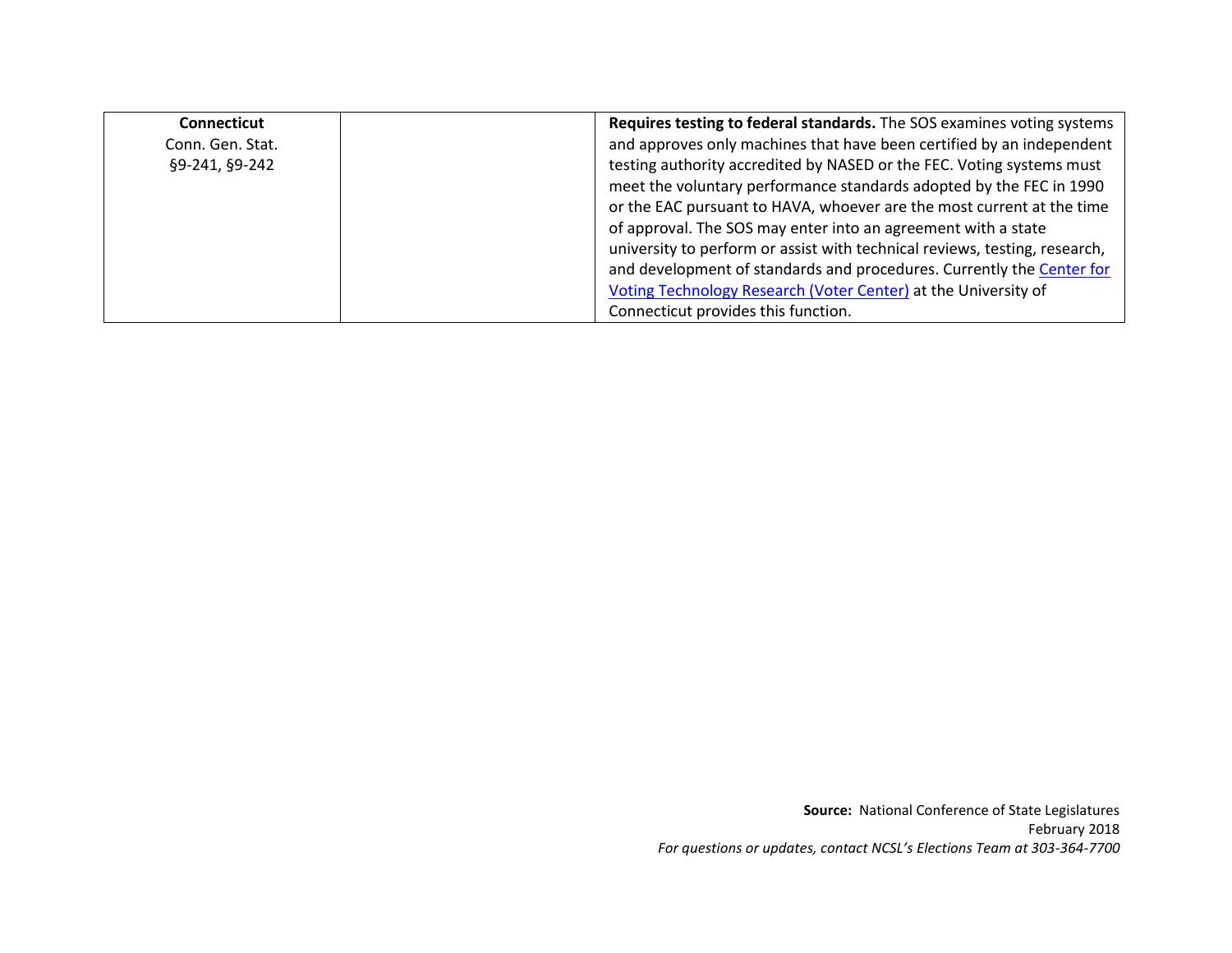| <b>Delaware</b>                | <b>Delaware Electronic Voting</b> | Requires federal certification. Voting systems must be certified by         |
|--------------------------------|-----------------------------------|-----------------------------------------------------------------------------|
| 15 Del. Code §5001             | <b>Machines</b>                   | NASED or the EAC as meeting or exceeding the voluntary voting systems       |
|                                |                                   | standards.                                                                  |
| <b>District of Columbia</b>    |                                   | Requires testing to federal standards. Voting systems must set or           |
| D.C. Code Ann. §1-1001.09,     |                                   | exceed federal voting system standards or be federally certified and        |
| D.C. Mun. Regs. Tit. 3, §800   |                                   | meet any additional standards established by the Board of Elections. The    |
|                                |                                   | Executive Director completes acceptance testing of new voting               |
|                                |                                   | equipment to ensure that each unit meets or exceeds the voting system       |
|                                |                                   | standards.                                                                  |
| <b>Florida</b>                 | <b>Florida Voting Systems</b>     | No federal requirements. The Bureau of Voting Systems Certification         |
| Fla. Stat. §101.015,           |                                   | within the DOS is responsible for voting system standards and               |
| §101.017, §101.5605            |                                   | certification. They shall establish voting system standards for: functional |
|                                |                                   | requirements, performance levels, physical and design characteristics,      |
| <b>Florida Voting System</b>   |                                   | documentation requirements and evaluation criteria. The testing shall       |
| <b>Standards</b>               |                                   | include but is not limited to testing of all software required for the      |
|                                |                                   | voting system's operation. The DOS shall employ or contract with at         |
|                                |                                   | least one individual who is expert in one or more fields of data            |
|                                |                                   | processing, mechanical engineering and public administration to assist      |
|                                |                                   | with examining the system. Under certain circumstances the DOS may          |
|                                |                                   | provisionally approve voting systems.                                       |
| Georgia                        |                                   | Requires federal certification. A voting system's hardware, firmware and    |
| Ga. Code Ann. §21-2-324        |                                   | software must first be certified by the EAC. The SOS examines and           |
| Rule 590-8-1-.01 Certification |                                   | approves voting machines, ensuring compliance with rules established        |
| of Voting Systems              |                                   | for the performance characteristics of the systems. A Georgia               |
|                                |                                   | Certification Agent designated by the SOS conducts certification tests.     |
|                                |                                   | Until 2017 the Center for Election Systems at Kennesaw State University     |
|                                |                                   | provided this function. For a voting system to be certified in Georgia,     |
|                                |                                   | vendors submit a Technical Data Package that includes maintenance           |
|                                |                                   | documentation, an operations manual, software source code, software         |
|                                |                                   | system design, ITA qualification reports, formal complaints and             |
|                                |                                   | decertification notices and test data/software (optional).                  |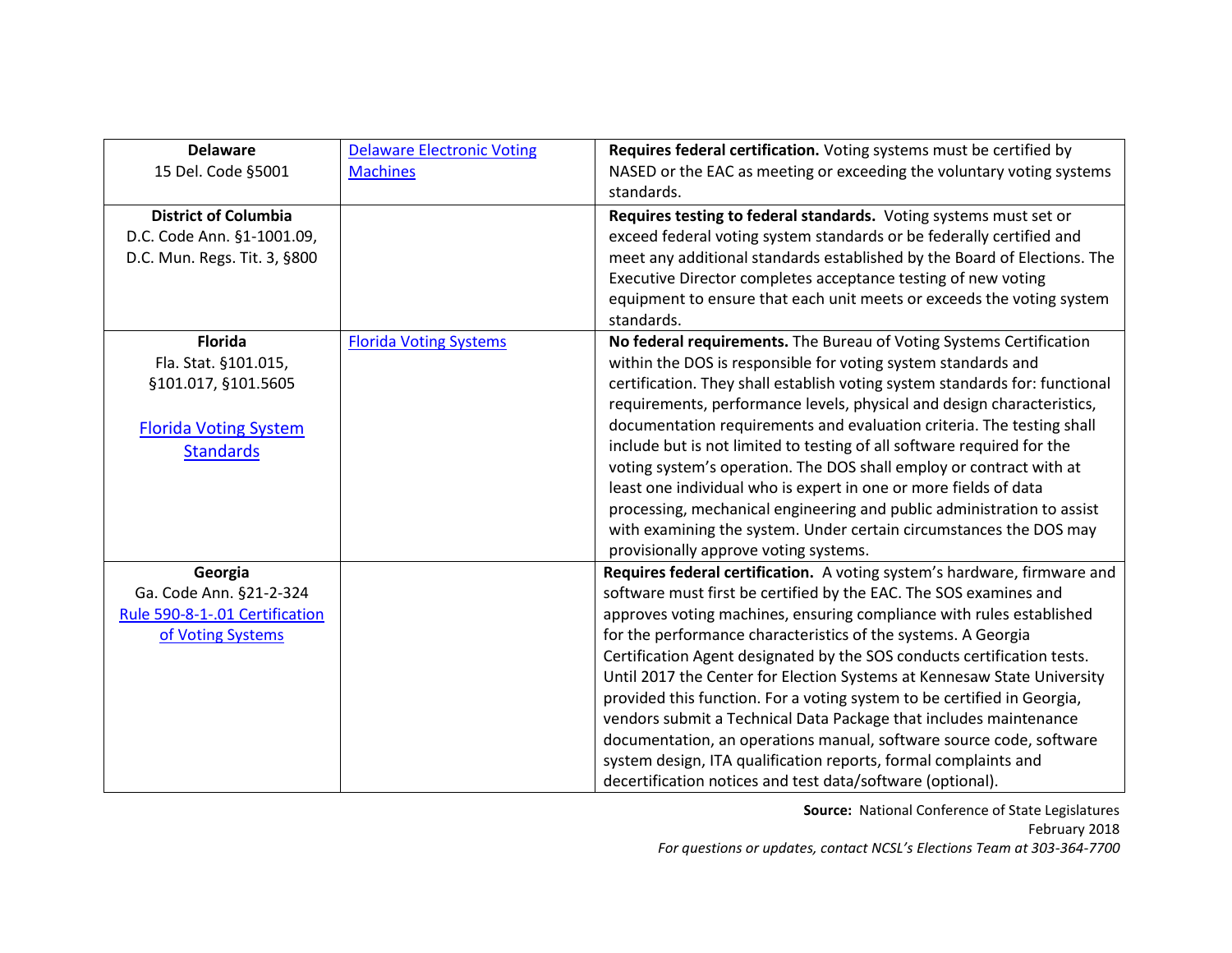| Hawaii                      |                                          | Requires testing to federal standards. The chief elections officer          |
|-----------------------------|------------------------------------------|-----------------------------------------------------------------------------|
| Haw. Rev. Stat. §16-1       |                                          | approves voting systems and may use systems that comply with one, or a      |
| Haw. Admin. Rules §3-176-1, |                                          | combination thereof, of the following: the 1990 FEC federal voting          |
| §3-176-2, §3-176-3          |                                          | systems standards, the 2002 EAC voting system standards or the 2005         |
|                             |                                          | VVSG.                                                                       |
| Idaho                       | <b>Certified Voting Systems in Idaho</b> | Requires federal certification. Voting systems must first meet FEC          |
| Idaho Code §34-2409         | as of August 19, 2016                    | standards. The SOS then designates an ITA to test voting systems and        |
|                             |                                          | certify the test results. Finally, the SOS examines and certifies voting    |
|                             | <b>Voting Systems in use by County</b>   | machines and may employ not more than three individuals who are             |
|                             |                                          | expert in one or more of the fields of data processing, mechanical          |
|                             |                                          | engineering and public administration to assist with examination. The       |
|                             |                                          | SOS may periodically review voting systems certified in the state to        |
|                             |                                          | ensure that they meet standards set forth by the EAC and NIST.              |
| <b>Illinois</b>             | <b>Illinois Voting Systems by County</b> | Requires testing by a federally accredited laboratory. The State Board of   |
| Ill. Rev. Stat. §5/24C-16,  |                                          | Elections approves DRE systems that must fulfill the FEC or EAC             |
| 26 III. Adm. Code 204       |                                          | mandatory voting system standards, the testing requirements of an ITA       |
|                             |                                          | and the rules of the State Board of Elections. The State Board of Elections |
|                             |                                          | tests systems under a simulation of Election Day conditions. The Board      |
|                             |                                          | grants interim approval (for two years) of a system if it determines that   |
|                             |                                          | the system is safe, accurate and efficient. A review of the voting system   |
|                             |                                          | consists of an evaluation of the characteristics of the system including    |
|                             |                                          | physical characteristics, software performance, ballot and voting           |
|                             |                                          | characteristics, ballot processing characteristics, function and service    |
|                             |                                          | characteristics, human performance standards and management                 |
|                             |                                          | standards.                                                                  |
| Indiana                     | <b>Voting Systems in Indiana</b>         | Requires testing to federal standards. To be approved by the Election       |
| Ind. Code §3-11-15-13.3,    |                                          | Commission, voting systems must meet the voting system standards            |
| 3-11-15-20, §3-11-16-4      |                                          | adopted by the FEC in 2002 or the 2005 VVSG adopted by the EAC. The         |
|                             |                                          | SOS and the Indiana Election Commission contracts with Ball State           |
|                             |                                          | University for the VSTOP (Voting System Technical Oversight Program)        |
|                             |                                          | that develops procedures and standards for certification, acquisition,      |
|                             |                                          | functioning training and security of voting systems and electronic poll     |
|                             |                                          |                                                                             |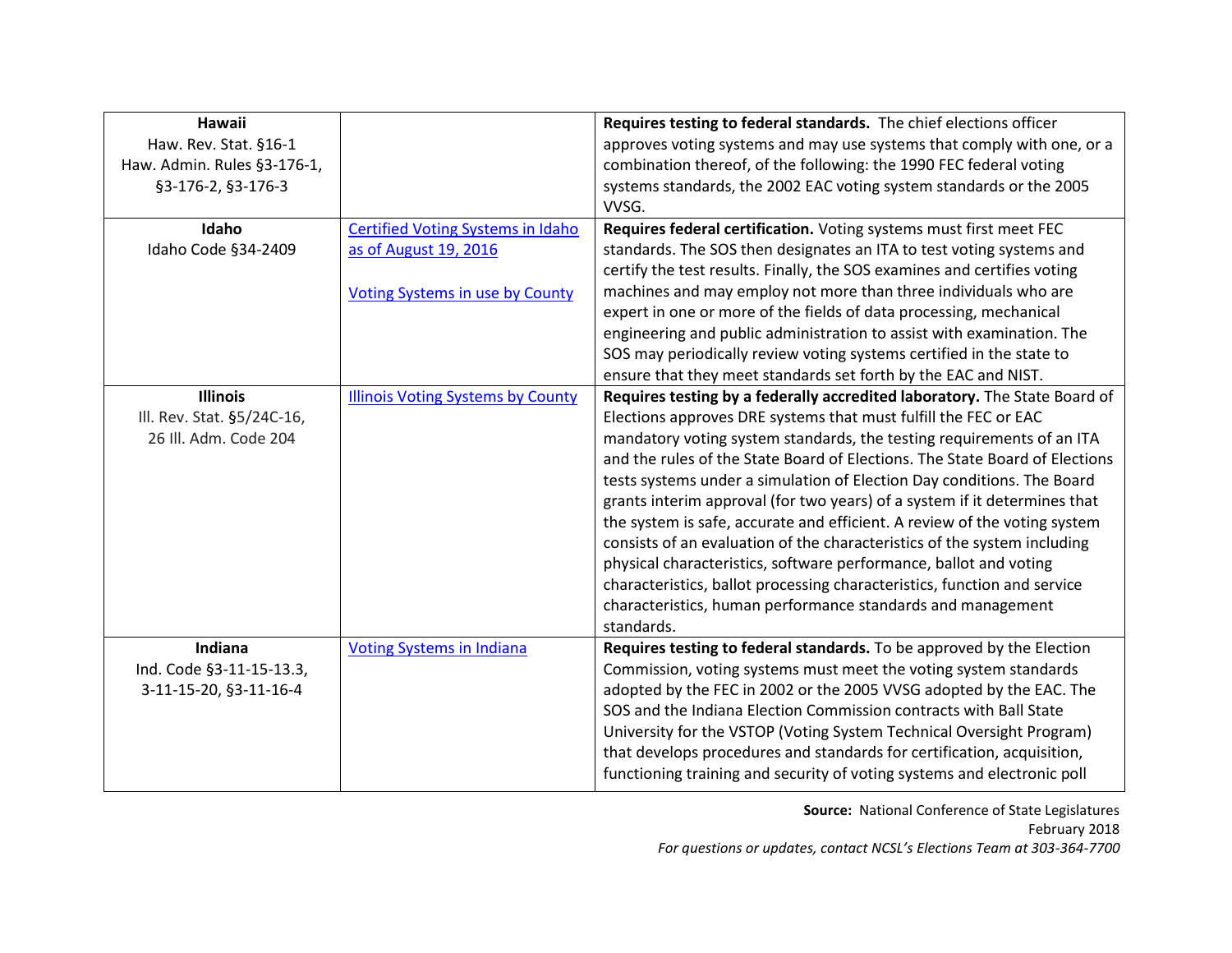|                              |                                          | books used in Indiana. VSTOP also maintains an inventory of voting         |
|------------------------------|------------------------------------------|----------------------------------------------------------------------------|
|                              |                                          | systems used in Indiana and reviews reports prepared by independent        |
|                              |                                          | laboratories and submitted by applicants for voting system certification.  |
|                              |                                          | VSTOP recommends voting systems for approval.                              |
| lowa                         | <b>Iowa Voting Systems &amp;</b>         | Requires testing by a federally accredited laboratory. Systems are         |
| Iowa Code Ann. §52.5         | <b>Equipment</b>                         | tested against the 2002 FEC standards or the 2005 VVSG. The report of an   |
| Iowa Admin. Code 721-22      |                                          | accredited ITA certifying that the system is in compliance with these      |
|                              |                                          | standards may then be submitted to the Iowa Board of Examiners for         |
|                              |                                          | Voting Systems. The examiners report to the state commissioner on the      |
|                              |                                          | capacity of the system to register the will of voters, its accuracy and    |
|                              |                                          | efficiency and its mechanical perfects and imperfections. If the system is |
|                              |                                          | approved by the examiners it may be used for elections.                    |
| <b>Kansas</b>                | <b>Certified Voting Systems in</b>       | Refers to federal agencies or standards. The SOS approves systems that     |
| Kan. Stat. Ann.              | <b>Kansas</b>                            | have met HAVA requirements and other federal regulations governing         |
| §25-4404, §25-4405, §25-4406 |                                          | voting equipment. Applicants submit a written request for examination      |
|                              | <b>Voting Systems in Kansas</b>          | to the SOS. The SOS may employ a competent person(s) to assist in the      |
|                              | <b>Counties</b>                          | examination and advise the SOS as to the sufficiency of the machine.       |
|                              |                                          | After a review, the SOS may renew approval of the system, require          |
|                              |                                          | changes, or rescind approval previously given.                             |
| Kentucky                     | <b>Voting Systems Certified by the</b>   | Requires testing to federal standards. A voting system vendor must         |
| Ky. Rev. Stat. §117.379      | <b>Kentucky State Board of Elections</b> | submit a test report from an ITA approved by the State Board of Elections  |
|                              |                                          | as part of the examination process. The report shall demonstrate that the  |
|                              |                                          | system meets all FEC 2002 voting system standards. The system is           |
|                              |                                          | examined by 3 examiners, 1 who is an expert in computer science or         |
|                              |                                          | electronic voting systems, 1 who is knowledgeable in election procedures   |
|                              |                                          | and law in Kentucky, and 1 who is a present or former county clerk. A      |
|                              |                                          | system is approved if the examiners' report states that the system meets   |
|                              |                                          | all of the established requirements.                                       |
| Louisiana                    |                                          | Requires testing by a federally accredited laboratory. A voting system     |
| La. Rev. Stat. Ann. 18 §1361 |                                          | must first be certified by NASED ITAs according to the voting system       |
|                              |                                          | standards adopted by the FEC. The SOS examines and approves voting         |
|                              |                                          | machines and absentee mail and early voting counting equipment. The        |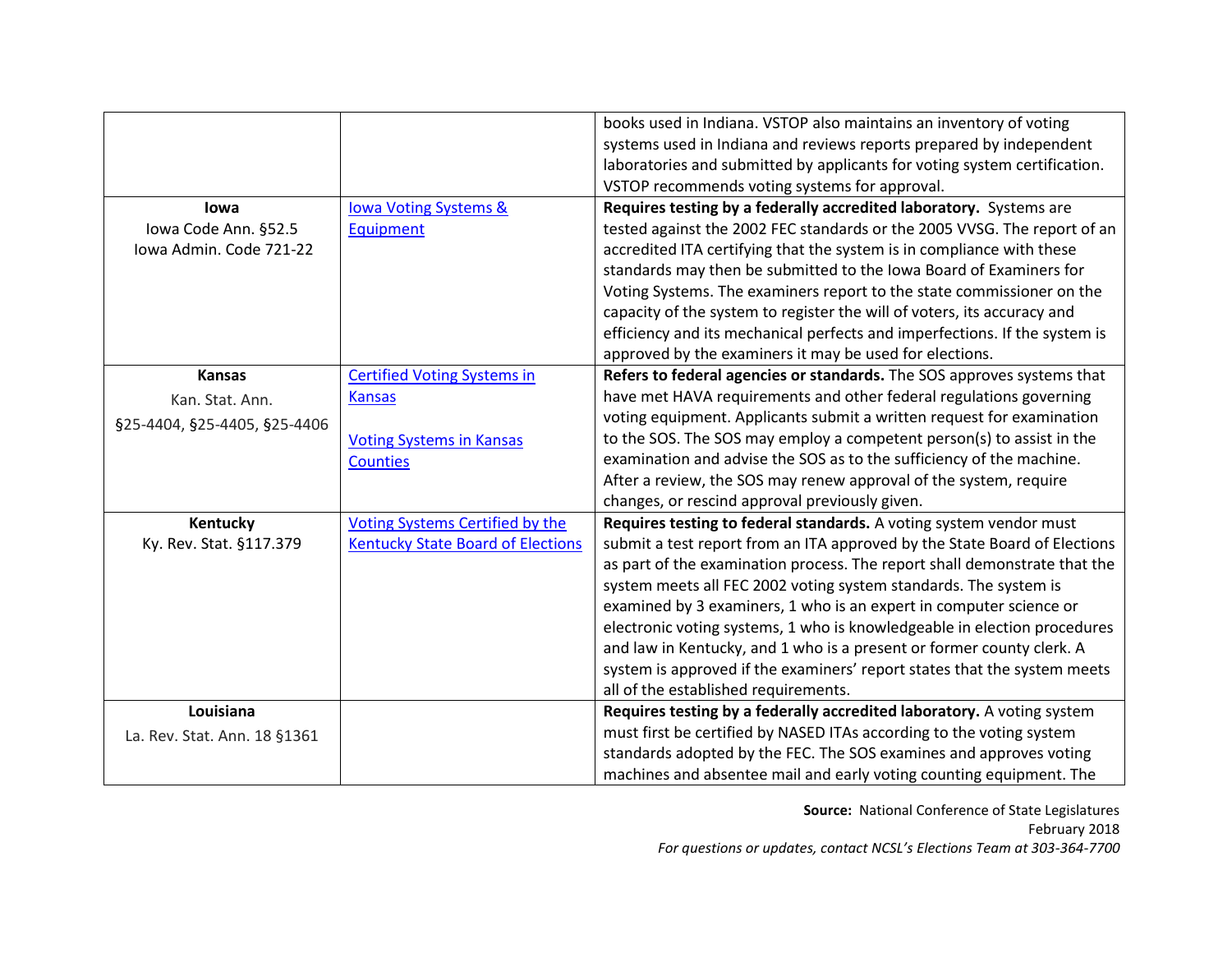|                                |                                      | SOS may employ experts to assist in the examination.                        |
|--------------------------------|--------------------------------------|-----------------------------------------------------------------------------|
|                                |                                      |                                                                             |
| <b>Maine</b>                   | <b>Accessible Voting System</b>      | No federal requirements. The SOS and the Attorney General may adopt         |
| Me. Rev. Stat. Ann. Title 21-A |                                      | rules governing approval and independent testing of voting machines and     |
| §809, §812                     |                                      | electronic tabulating systems.                                              |
| <b>Maryland</b>                | <b>Overview of Maryland's Voting</b> | Requires federal certification. Voting systems must first be examined by    |
| Md. Election Law, §9-102,      | <b>System</b>                        | an ITA approved by the EAC and shown to meet the performance and            |
| COMAR 33.09 and 33.10          |                                      | test standards established by the FEC or the EAC. The public interest       |
|                                |                                      | must be served by the certification of the voting system. When              |
|                                |                                      | determining whether a voting system meets the required standards, the       |
|                                |                                      | State Board shall consider the commercial availability of the system and    |
|                                |                                      | its replacement parts and components; availability of continuing service    |
|                                |                                      | for the system; cost of implementation; efficiency of system; likelihood of |
|                                |                                      | malfunction; ease of understanding for voter; convenience of voting;        |
|                                |                                      | timeliness of tabulation and reporting; potential for alternative means of  |
|                                |                                      | verifying tabulation; accessibility for voters with disabilities; any other |
|                                |                                      | factor that the State Board considers relevant. The State Administrator     |
|                                |                                      | may contract with one or more specialists to assist the State Board in      |
|                                |                                      | evaluating a voting system for which certification. The State Board shall   |
|                                |                                      | adopt regulations for the review, certification and decertification of      |
|                                |                                      | voting systems and periodically review and evaluate alternative voting      |
|                                |                                      | systems.                                                                    |
| <b>Massachusetts</b>           |                                      | Requires testing by a federally accredited laboratory. Voting systems       |
| Mass. Gen. Laws ch. 54 §32,    |                                      | must meet the voting systems standards adopted by the FEC and be            |
| Mass. Regs. Code tit. 950 §50  |                                      | tested by an ITA to confirm compliance. Systems are then submitted to       |
|                                |                                      | the SOS for examination. For the purpose of assistance in examining new     |
|                                |                                      | equipment the SOS may employ not more than three individuals who are        |
|                                |                                      | experts in one or more of the fields of data processing, mechanical         |
|                                |                                      | engineering and public administration.                                      |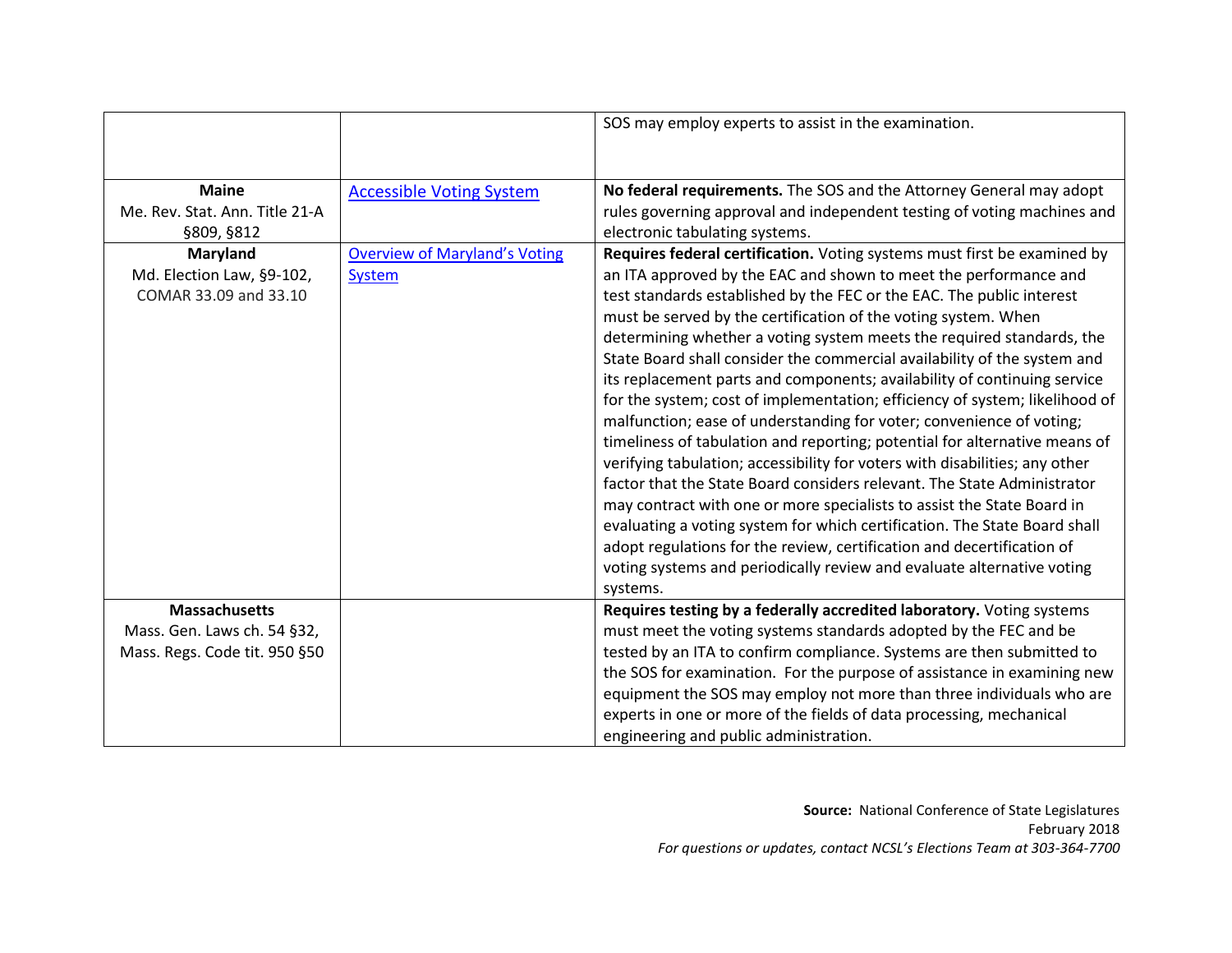| Michigan                      | <b>Voting Equipment in Michigan</b>      | Requires testing by a federally accredited laboratory. An electronic        |
|-------------------------------|------------------------------------------|-----------------------------------------------------------------------------|
| Mich. Comp. Laws Ann.         |                                          | voting system is first certified by an independent testing authority        |
| §168.795a                     |                                          | accredited by NASED and approved by the Board of State Canvassers.          |
|                               |                                          | After an electronic voting system is approved, an improvement or change     |
|                               |                                          | must be submitted to the Board of State Canvassers for approval.            |
| Minnesota                     | <b>Minnesota Election Equipment</b>      | Requires testing by a federally accredited laboratory. Voting systems       |
| Minn. Stat. Ann.              |                                          | must first be certified by an ITA accredited by the EAC or appropriate      |
| §206.57, §206.81              |                                          | federal agency. The system is then examined and certified by the SOS.       |
| Minnesota Rules 8220 and      |                                          | The examination must include the ballot programming; electronic ballot      |
| 8230                          |                                          | marking, including all assistive technologies intended to be used with      |
|                               |                                          | the system; vote counting; and vote accumulation functions of               |
|                               |                                          | each voting system. A vendor must provide a copy of the source code for     |
|                               |                                          | the voting system to the SOS. A chair of a major political party or the SOS |
|                               |                                          | may select an independent third-party evaluator to examine the source       |
|                               |                                          | code to ensure that it functions as represented and that the code is free   |
|                               |                                          | from defects. A source code that is trade secret information must be        |
|                               |                                          | treated as nonpublic information. The governing body of a municipality      |
|                               |                                          | or county may provide for the experimental use of an electronic voting      |
|                               |                                          | system without formal adoption of the system. The SOS may also certify      |
|                               |                                          | an electronic voting system for experimental use prior to its approval for  |
|                               |                                          | general use.                                                                |
| <b>Mississippi</b>            |                                          | Refers to federal agencies or standards. DREs must have a residual vote     |
| Miss. Code Ann. §23-15-531.1, |                                          | rate that complies with error rate standards in the 2002 FEC voting         |
| §23-15-463, §23-15-485        |                                          | system standards. County boards of supervisors and governing                |
|                               |                                          | authorities of municipalities are authorized and empowered to purchase      |
|                               |                                          | or rent equipment that meets state requirements. The SOS may issue          |
|                               |                                          | supplementary instructions and procedures for the safe and efficient use    |
|                               |                                          | of electronic voting systems.                                               |
| Missouri                      | <b>Missouri Qualified Voting Systems</b> | Requires testing by a federally accredited laboratory. Voting systems       |
| Mo. Rev. Stat. §115.225       |                                          | must first be tested and certified by ITA that meets the 2002 FEC voting    |
| 15 Mo. Code of State          |                                          | system standards. The SOS then approves electronic voting systems and       |
| Regulations 30-10.020         |                                          | promulgates rules and regulations for their use.                            |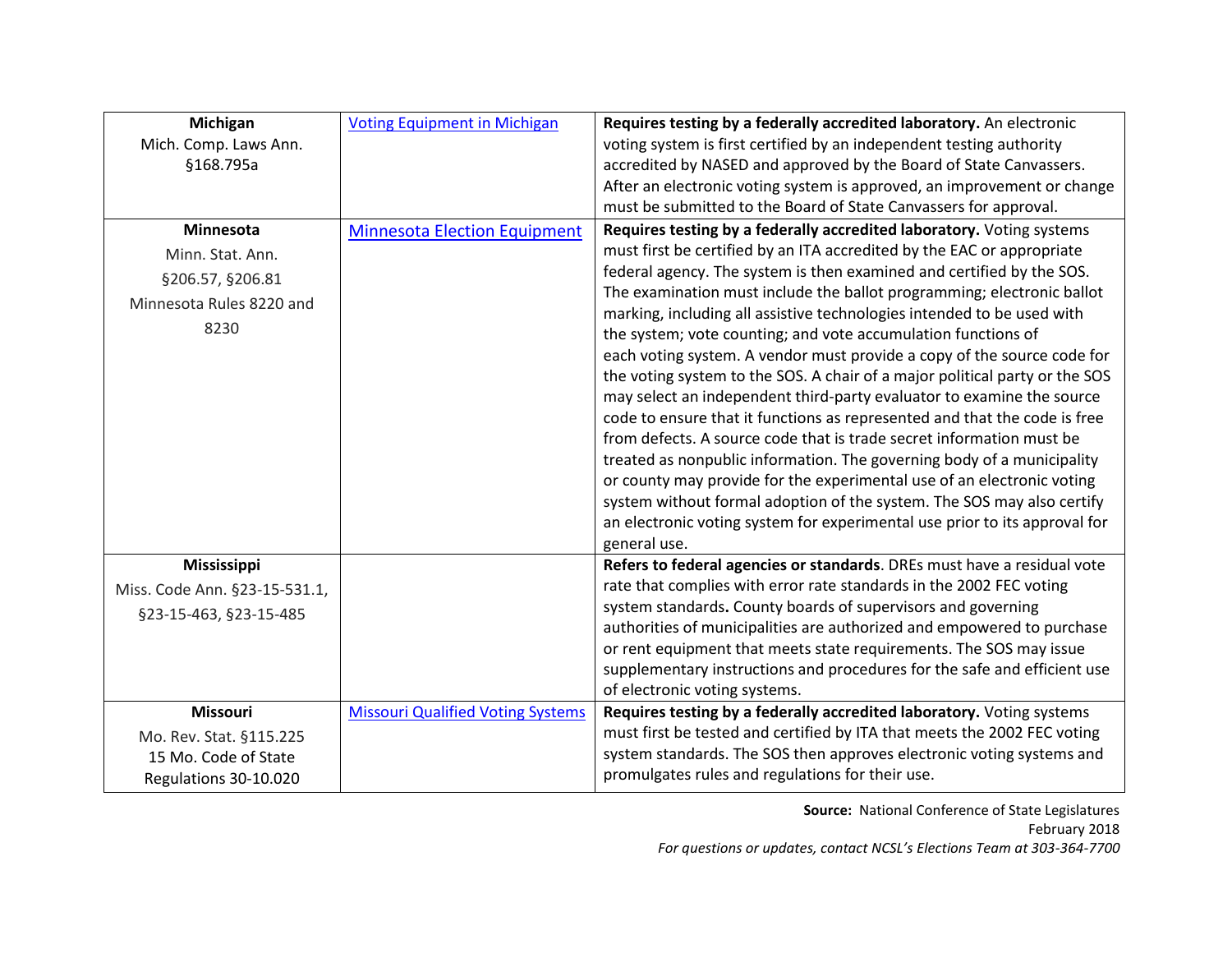| <b>Montana</b><br>Mont. Code Ann. §13-17-101,                                                  | <b>County Voting Systems</b>                                                                                                                                 | No federal requirements. The SOS adopts rules setting benchmark<br>performance standards that must be met prior to approval. The standard<br>is based on commonly accepted industry standards. The SOS examines                                                                                                                                                                    |
|------------------------------------------------------------------------------------------------|--------------------------------------------------------------------------------------------------------------------------------------------------------------|------------------------------------------------------------------------------------------------------------------------------------------------------------------------------------------------------------------------------------------------------------------------------------------------------------------------------------------------------------------------------------|
| §13-17-102, §13-17-103<br>Mont. Admin. R. 44.3 chap.17                                         |                                                                                                                                                              | voting systems to determine if they comply with the state requirements<br>and may choose to use qualified technicians and advisors to examine the<br>system.                                                                                                                                                                                                                       |
| <b>Nebraska</b><br>Neb. Rev. Stat. §32-1041                                                    | <b>County Vote Tabulation</b><br><b>Equipment Map</b>                                                                                                        | No federal requirements. The SOS approves voting systems and<br>promulgates rules and regulations for their use.                                                                                                                                                                                                                                                                   |
| <b>Nevada</b><br>Nev. Rev. Stat.<br>§293B.063, §293B.104,<br>§293B.105, NAC 293B.110           | <b>Nevada Voting Systems</b><br><b>Nevada Voting System Testing</b><br>and Security Narrative<br><b>Nevada Voting System Testing</b><br>and Security Diagram | Requires testing to federal standards. Voting systems must meet or<br>exceed FEC standards for voting systems and are then submitted to the<br>SOS for approval. The SOS has the system independently examined and<br>approves systems based on the examiner's report that the system can be<br>used safely and properly in the state.                                             |
| <b>New Hampshire</b><br>N.H. Rev. Stat. §656:41,<br>§656:42, N.H. Code Admin.<br>R. Bal 608.01 | <b>Electronic Ballot Counting Devices</b>                                                                                                                    | No federal requirements. The Ballot Law Commission examines voting<br>systems and approves equipment at its discretion. The Commission will<br>approve a system if it has adequate safeguards to ensure fairness and<br>accuracy in elections and if the system complies with state law. Any<br>voting machine or device that is altered must be re-approved before it is<br>used. |
| <b>New Jersey</b><br>N.J. Rev. Stat. Ann.<br>§19:48-2, §19:53A-2                               | <b>New Jersey Voting Equipment</b>                                                                                                                           | No federal requirements. The SOS examines and approves voting<br>systems. The SOS shall require the voting machine be examined by three<br>examiners, one of whom shall be an expert in patent law and the other<br>two mechanical experts.                                                                                                                                        |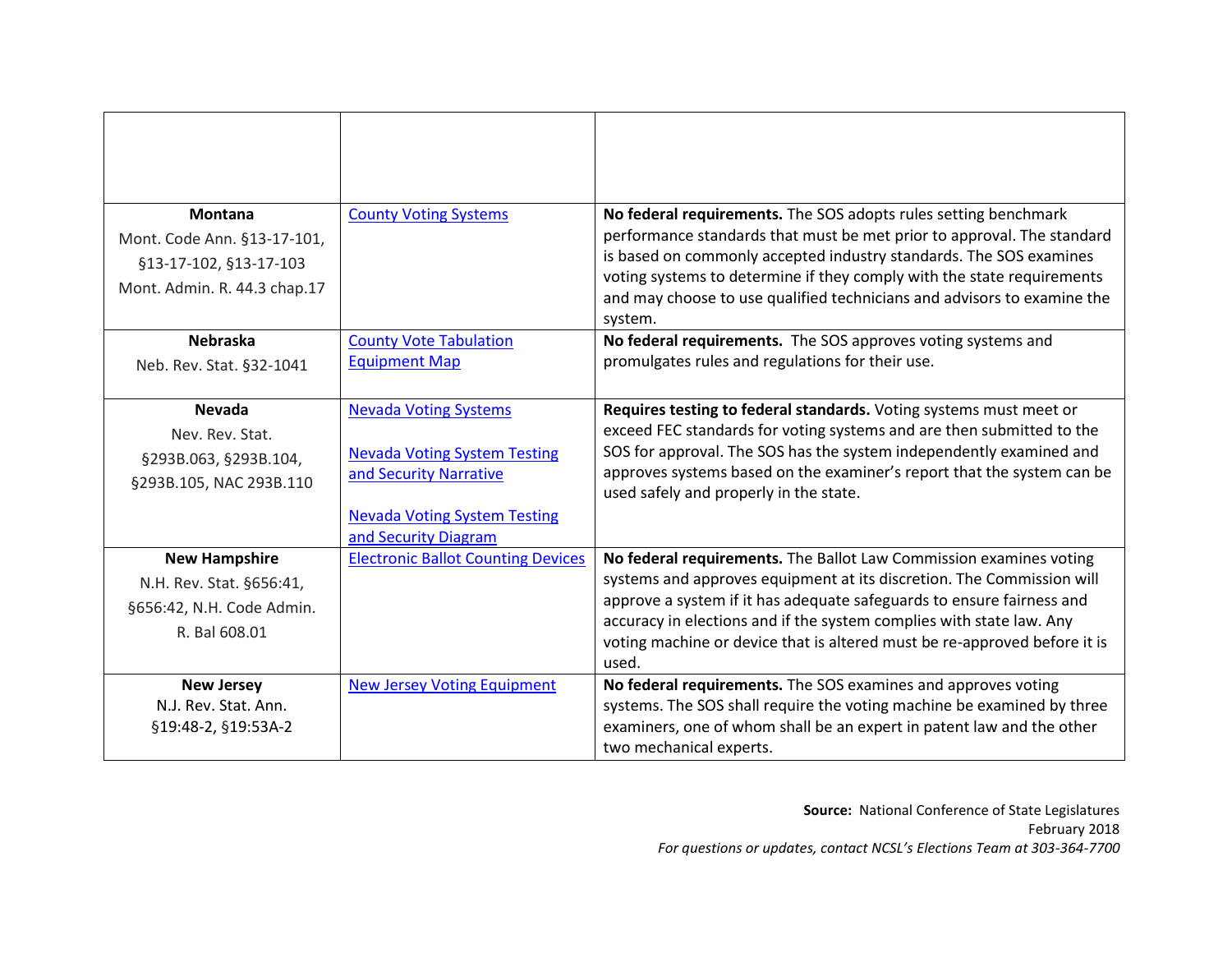| <b>New Mexico</b>          | <b>Voting System Certification</b> | Requires testing by a federally accredited laboratory. All voting systems   |
|----------------------------|------------------------------------|-----------------------------------------------------------------------------|
| N. M. Stat. Ann.           | <b>Committee Reports</b>           | must be tested by an ITA and comply with the requirements of the most       |
| $$1-9-7.4, $1-9-7.5,$      |                                    | recent VVSG adopted by the EAC. The SOS provides for testing and            |
| $$1-9-7.7, $1-9-14$        |                                    | evaluation of the voting system, reports on findings and allows a period    |
| N.M. Admin. Code 1.10.20   |                                    | of public comment. The report is then submitted to the voting system        |
|                            |                                    | certification committee, which makes recommendations regarding the          |
|                            |                                    | suitability and reliability of the equipment. The voting system             |
|                            |                                    | certification committee is composed of the secretary of information         |
|                            |                                    | technology (or designee), one member appointed by the senate                |
|                            |                                    | president pro tempore, one appointed by the senate minority floor           |
|                            |                                    | leader, one appointed by the speaker of the house, one appointed by the     |
|                            |                                    | house minority floor leader, and four county clerks or other persons with   |
|                            |                                    | knowledge of elections in the state. If the voting system certification     |
|                            |                                    | committee recommends the system, the SOS certifies it for use in the        |
|                            |                                    | state. Each voting system is reviewed for recertification by the SOS during |
|                            |                                    | the year following a presidential election.                                 |
| <b>New York</b>            | <b>New York Voting Machines</b>    | Requires testing to federal standards. A voting system must comply with     |
| N.Y. Election Law          |                                    | state election law and meet the EAC's 2005 VVSG in order to be certified    |
| §7-201, §7-208             |                                    | by the state board. The State Board of Elections examines and approves      |
| N.Y. Rules of Bd. of Elec. |                                    | systems. As part of its examination the state board may submit the voting   |
| §6209.2, §6209.5, §6209.6, |                                    | system for analysis by an ITA certified by NASED, the EAC or approved by    |
| §6209.7 § 6210.5, §6210.12 |                                    | the commissioners of the state board. The examination includes software     |
|                            |                                    | and hardware qualification tests, a functional configuration audit and a    |
|                            |                                    | physical configuration audit. The state board designates an independent     |
|                            |                                    | expert to do a security review of all source code, and manufacturers must   |
|                            |                                    | place a complete copy of all programming, source coding and software        |
|                            |                                    | employed by the voting system in escrow.                                    |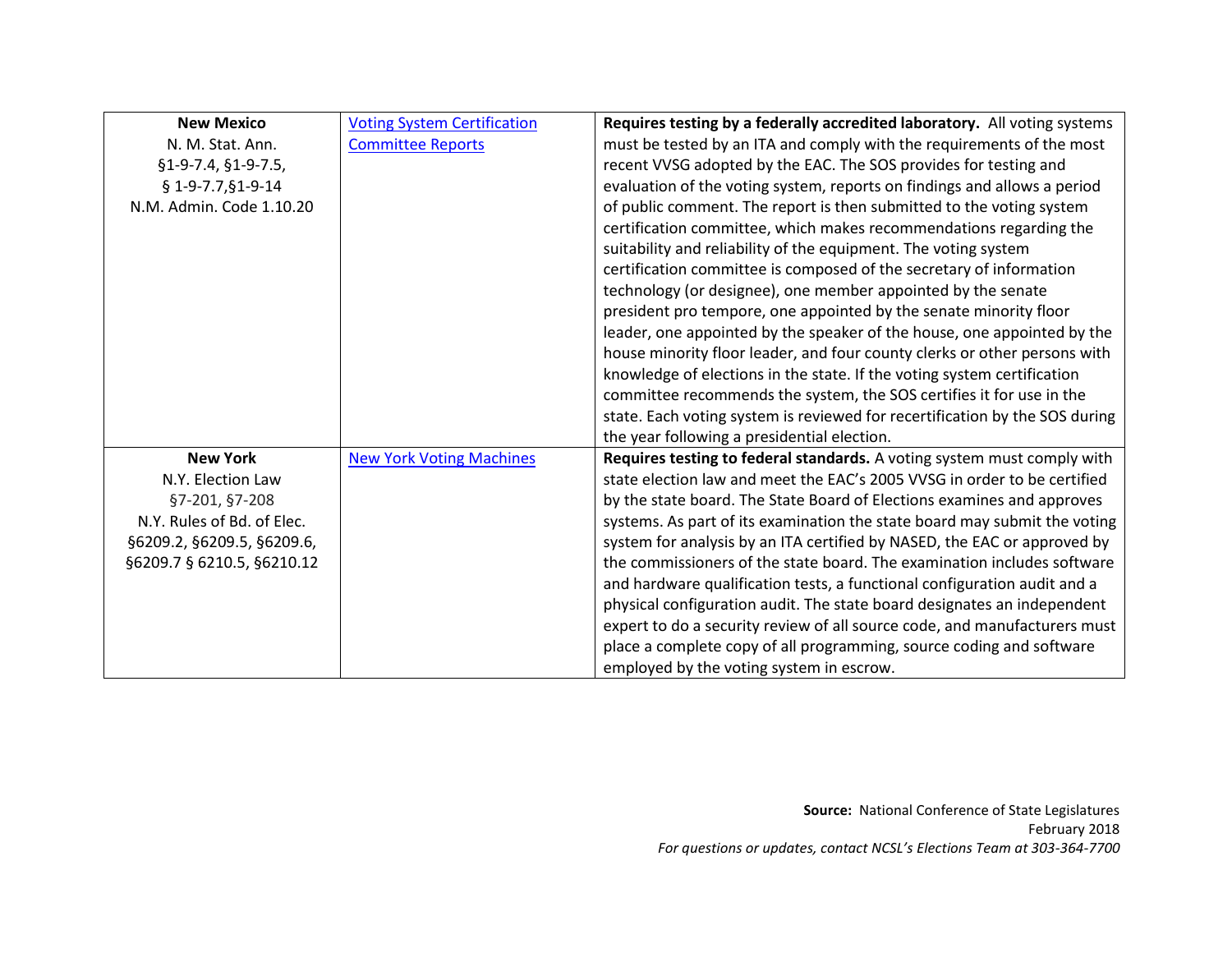| <b>North Carolina</b>             | <b>North Carolina Voting Systems</b>   | Requires federal certification. The State Board of Elections certifies     |
|-----------------------------------|----------------------------------------|----------------------------------------------------------------------------|
| N.C. Gen. Stat. Ann.              | Certification                          | voting systems. It may use guidelines, information, testing reports,       |
| §163-165.7, §163-165.9A,          |                                        | certification, decertification, recertification and any relevant data      |
| 08 NCAC 4.0302                    | <b>Elections Systems Certification</b> | produced by the EAC, as well as laboratories accredited by the EAC for     |
|                                   | Program                                | certification. Before approving a system the State Board of Elections must |
|                                   |                                        | obtain a current financial statement from the proposed vendor, review      |
|                                   |                                        | and appraise the voting system, witness a demonstration of the system,     |
|                                   |                                        | obtain a copy of ITA certification, ensure that a copy of the system's     |
|                                   |                                        | source code is held in escrow by the a third party, ensure performance     |
|                                   |                                        | of the system complies with North Carolina law, obtain a copy of the       |
|                                   |                                        | manufacturer's instructions and maintenance manual, obtain a list of       |
|                                   |                                        | jurisdictions currently using the system and review any other information  |
|                                   |                                        | available. Changes to voting systems must be submitted to the State        |
|                                   |                                        | Board of Elections for review.                                             |
| <b>North Dakota</b>               |                                        | Requires federal certification. Systems must first be tested by an EAC     |
| N.D. Cent. Code §16.1-06-26,      |                                        | accredited ITA and meet the VVSG. After a demonstration of capabilities    |
| NDAC 72-06-01-04,                 |                                        | or features of the system the SOS may issue a certificate of approval.     |
| 72-06-01-02                       |                                        |                                                                            |
| Ohio                              | <b>County Voting Equipment</b>         | Requires federal certification. Any voting machine, marking device or      |
| Ohio Rev. Code §3506.05           |                                        | automatic tabulating equipment must meet the 2002 VVSG. The SOS            |
| OAC 111:3-9                       |                                        | appoints a board of voting machine examiners to examine and approve        |
|                                   |                                        | equipment. The board consists of four members: two appointed by the        |
|                                   |                                        | SOS, one appointed by either the speaker of the house or the minority      |
|                                   |                                        | leader of the house (whichever is a member of the opposite political       |
|                                   |                                        | party of the SOS) and one member appointed by either the president of      |
|                                   |                                        | the senate or the minority leader of the senate (whichever is a member     |
|                                   |                                        | of the opposite political party of the SOS). Each member of the board      |
|                                   |                                        | shall be a competent and experienced election officer or person who is     |
|                                   |                                        | knowledgeable about the operation of voting equipment.                     |
| <b>Oklahoma</b>                   |                                        | No federal requirements. The SEB purchases equipment and adopts            |
| Okla. Stat. Ann. tit. 26 §21-101, |                                        | procedures for voting systems. The SEB may allow for the experimental      |
| §9-100                            |                                        | use of equipment in one or more election jurisdictions without formal      |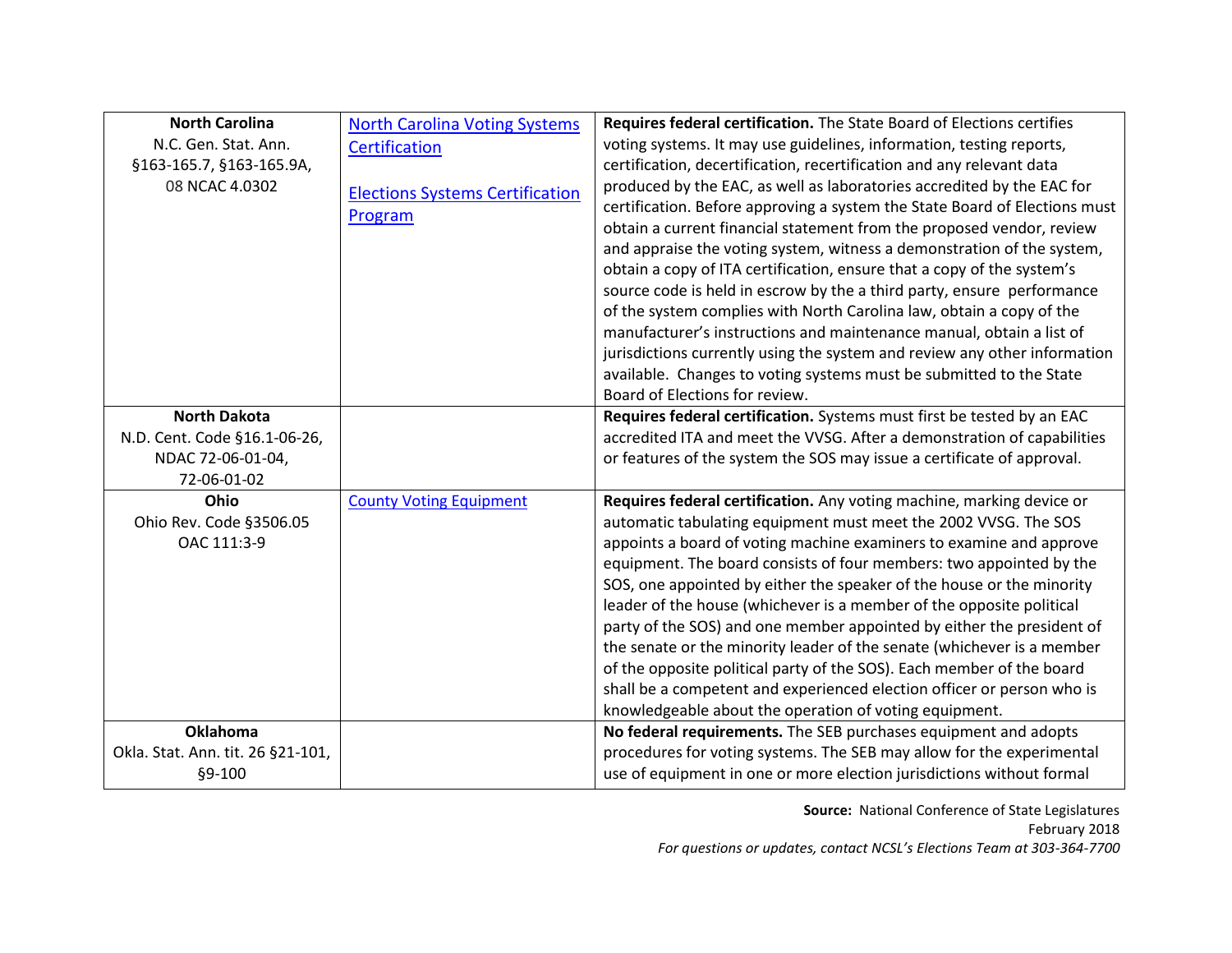|                                                                                             |                                    | purchase.                                                                                                                                                                                                                                                                                                                                                                                                                                                          |
|---------------------------------------------------------------------------------------------|------------------------------------|--------------------------------------------------------------------------------------------------------------------------------------------------------------------------------------------------------------------------------------------------------------------------------------------------------------------------------------------------------------------------------------------------------------------------------------------------------------------|
|                                                                                             |                                    |                                                                                                                                                                                                                                                                                                                                                                                                                                                                    |
| Oregon<br>Secretary of State Rules 165-<br>007-0350<br>Or. Rev. Stat. §246.550,<br>§246.560 |                                    | Requires testing by a federally accredited laboratory. All voting systems<br>must be certified by the EAC or be examined by a federally accredited<br>voting systems testing laboratory. At the state level, the SOS examines<br>and approves voting machines or vote tally systems. The SOS may employ<br>not more than three individuals who are expert in one or more of the<br>fields of data processing, mechanical engineering and public<br>administration. |
| Pennsylvania                                                                                | <b>Pennsylvania Voting Systems</b> | Requires testing by a federally accredited laboratory. The Secretary of                                                                                                                                                                                                                                                                                                                                                                                            |
| Pa. Cons. Stat. tit. 25                                                                     |                                    | the Commonwealth examines voting systems after they have been                                                                                                                                                                                                                                                                                                                                                                                                      |
| §3031.5, §3031.6                                                                            |                                    | examined and approved by a federally recognized ITA and have met any                                                                                                                                                                                                                                                                                                                                                                                               |
|                                                                                             |                                    | voting system performance and test standards established by the federal                                                                                                                                                                                                                                                                                                                                                                                            |
|                                                                                             |                                    | government. The county board of elections of any county may provide                                                                                                                                                                                                                                                                                                                                                                                                |
|                                                                                             |                                    | for experimental use of an electronic voting system.                                                                                                                                                                                                                                                                                                                                                                                                               |
| <b>Rhode Island</b>                                                                         |                                    | Requires testing by a federally accredited laboratory. Vendors of optical                                                                                                                                                                                                                                                                                                                                                                                          |
| R.I. Gen. Laws. §17-19-3                                                                    |                                    | scan precinct count systems must file written proof of compliance with                                                                                                                                                                                                                                                                                                                                                                                             |
|                                                                                             |                                    | FEC standards from an ITA with the SOS and the SEB. The SOS and SEB                                                                                                                                                                                                                                                                                                                                                                                                |
|                                                                                             |                                    | submit specifications to the department of administration which consults                                                                                                                                                                                                                                                                                                                                                                                           |
|                                                                                             |                                    | in developing an RFP to purchase, lease to own or rent an optical scan                                                                                                                                                                                                                                                                                                                                                                                             |
|                                                                                             |                                    | precinct count voting system that meets the minimum requirements set                                                                                                                                                                                                                                                                                                                                                                                               |
|                                                                                             |                                    | forth in statute.                                                                                                                                                                                                                                                                                                                                                                                                                                                  |
| <b>South Carolina</b>                                                                       | <b>Voting System Facts</b>         | Requires federal certification. Voting systems must first be certified by                                                                                                                                                                                                                                                                                                                                                                                          |
| S.C. Code Ann.                                                                              |                                    | an ITA accredited by the FEC as meeting or exceeding the minimum                                                                                                                                                                                                                                                                                                                                                                                                   |
| §7-13-1330                                                                                  |                                    | requirements of federal voting system standards. The system is then                                                                                                                                                                                                                                                                                                                                                                                                |
|                                                                                             |                                    | examined and approved by the State Election Commission. Anyone                                                                                                                                                                                                                                                                                                                                                                                                     |
|                                                                                             |                                    | seeking approval for a voting system in the state must file a list of all                                                                                                                                                                                                                                                                                                                                                                                          |
|                                                                                             |                                    | states or jurisdictions in which the system has been approved for use.                                                                                                                                                                                                                                                                                                                                                                                             |
|                                                                                             |                                    | The list must state how long the system has been used in the state;                                                                                                                                                                                                                                                                                                                                                                                                |
|                                                                                             |                                    | contain contact information for the jurisdictions' chief election official;                                                                                                                                                                                                                                                                                                                                                                                        |
|                                                                                             |                                    | and must disclose any reports compiled by state or local government                                                                                                                                                                                                                                                                                                                                                                                                |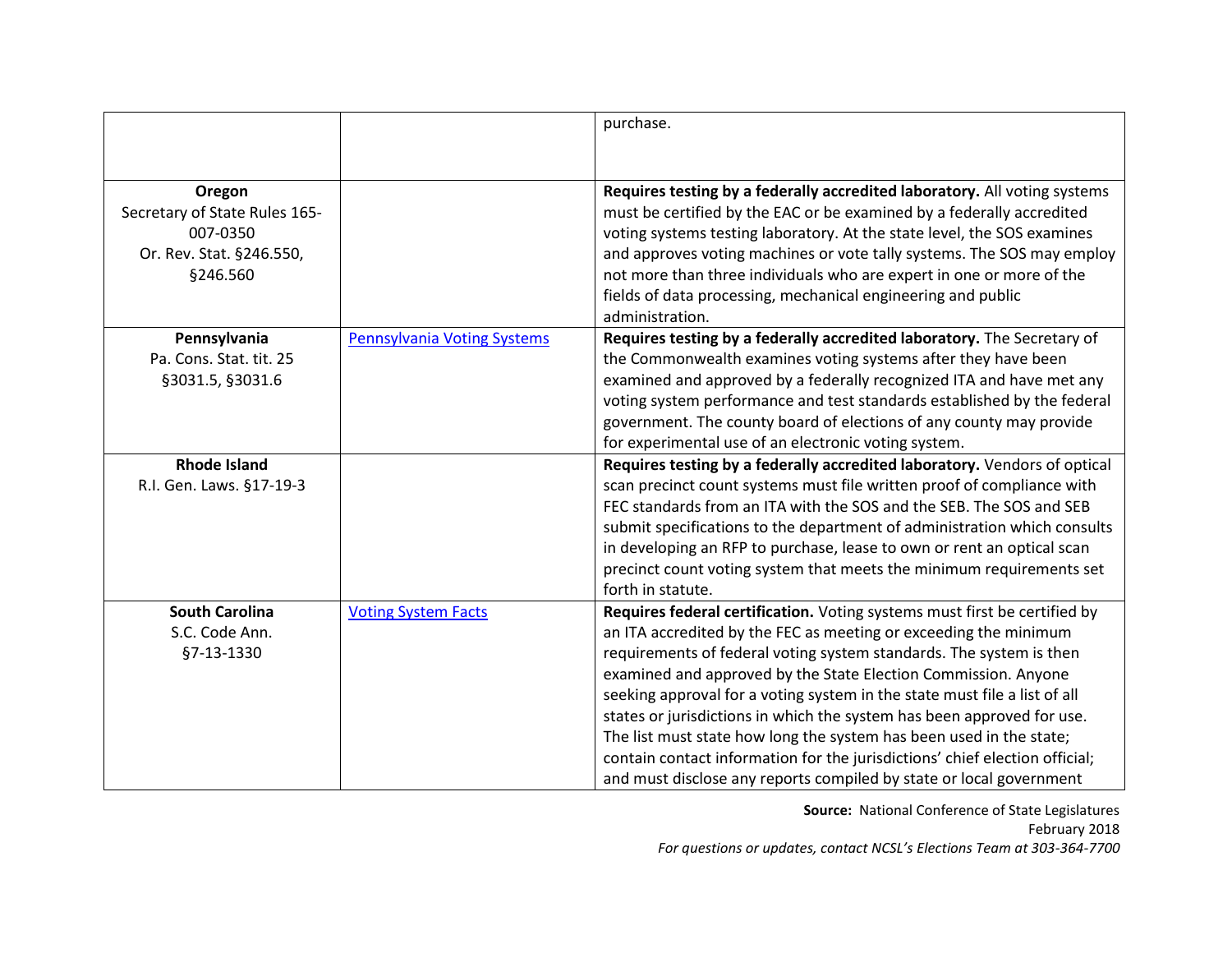|                                                                                                  |                                                              | concerning the performance of the system. A field test must be<br>conducted as part of the certification process and all source codes for the<br>system must be placed in escrow at the manufacturer's expense.                                                                                                                                                                                                                                                                                                                                                                                                                                                                                                                                                        |
|--------------------------------------------------------------------------------------------------|--------------------------------------------------------------|------------------------------------------------------------------------------------------------------------------------------------------------------------------------------------------------------------------------------------------------------------------------------------------------------------------------------------------------------------------------------------------------------------------------------------------------------------------------------------------------------------------------------------------------------------------------------------------------------------------------------------------------------------------------------------------------------------------------------------------------------------------------|
| <b>South Dakota</b><br>S.D. Codified Laws Ann.<br>$$12-17B-2,$<br>ARSD 5:02:09:02                | <b>Voting Equipment Certified for</b><br>Use in South Dakota | Requires federal certification. Voting systems must be certified by an ITA<br>as fulfilling the EAC 2002 standards and be approved by the SEB. Systems<br>must fulfill requirements established by the SEB. Any changes or<br>modifications must be certified by the EAC 2002 standards or have been<br>certified to meet the national standard by another state, and then<br>approved by the SEB. Changes that are determined to be de minimis by<br>the ITA do not need SEB certification.                                                                                                                                                                                                                                                                           |
| <b>Tennessee</b><br>Tenn. Code Ann.<br>§2-9-117, §2-20-104                                       | <b>Voting Systems in Tennessee</b>                           | Requires testing to federal standards. New precinct-based optical<br>scanners purchased in the state must have been certified by the EAC as<br>having met the applicable VVSG. In addition, the precinct-based optical<br>scanners shall be tested to ensure the scanners operate in accordance<br>with the guidelines and may be reviewed by an independent expert at<br>the request of the SOS or SEC. The state coordinator of elections and the<br>state election commission approve voting machines and re-examine all<br>voting machines every 8 years to ensure they still meet the minimum<br>criteria for certification.                                                                                                                                      |
| <b>Texas</b><br>Tex. Election Code Ann.<br>§122.001<br>Tex. Admin. Code Tit.1, §81.60,<br>§81.61 | <b>Voting Systems</b>                                        | Requires testing to federal standards. Statute requires voting systems to<br>comply with the error rate standards of the EAC voting system standards.<br>Administrative code requires voting systems to be certified by a<br>nationally recognized test laboratory and meet or exceed the minimum<br>requirements set forth in the FEC voluntary standards. Applications for<br>certification in the state must then be submitted to the SOS, who reviews<br>supporting documents including, among others, source codes and a list of<br>states that use the voting systems. The SOS appoints an examiner and<br>schedules examination times 3 times a year. The SOS must approve or<br>disapprove the voting system within 30 days of the required public<br>hearing. |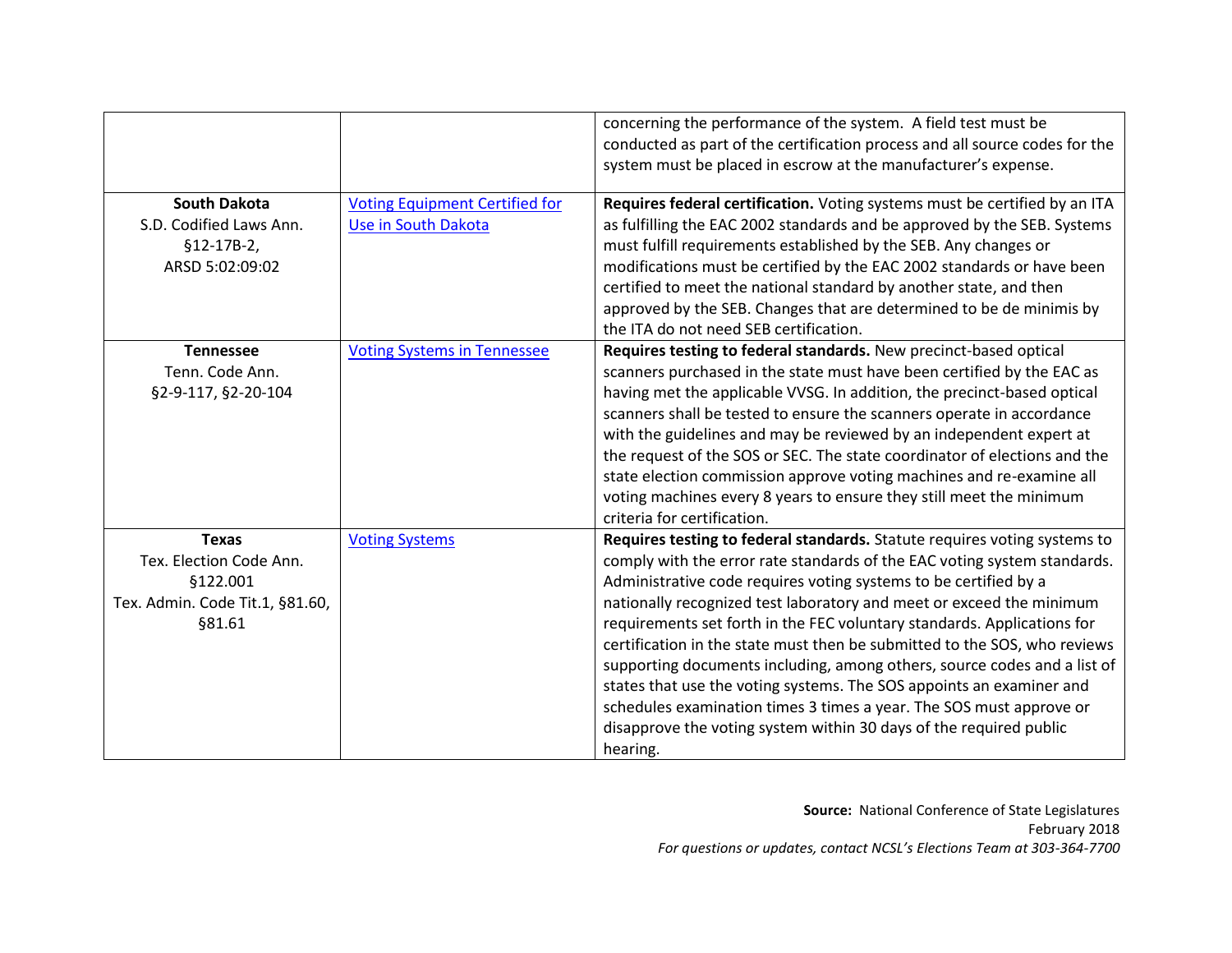| <b>Utah</b>                    |                                        | Requires testing by a federally accredited laboratory. The lieutenant        |
|--------------------------------|----------------------------------------|------------------------------------------------------------------------------|
| §20A-5-402.5                   |                                        | governor shall ensure that all voting equipment is independently tested      |
|                                |                                        | using security testing and standards that are generally accepted in the      |
|                                |                                        | industry at the time of review. The lieutenant governor may comply with      |
|                                |                                        | this requirement by certifying voting equipment that is certified by the     |
|                                |                                        | EAC, or by an EAC accredited laboratory.                                     |
| Vermont                        |                                        | No federal requirements. All municipalities must use a uniform voting        |
| Vt. Stat. Ann. Title 17, §2493 |                                        | machine approved by the secretary of state.                                  |
| Vt. Admin. Code 20-2-1:6       |                                        |                                                                              |
| Virginia                       | <b>Voting Equipment Certified for</b>  | Requires testing to federal standards. The SEB examines and tests the        |
| VA Code Ann. §24.2-629,        | Use                                    | system, ensuring that it meets all federal and state requirements. The       |
| §24.2-631                      |                                        | SEB develops a specific list of items to be examined and tested by a group   |
|                                |                                        | of individuals including at least one expert in election management and      |
|                                |                                        | one in computer system security. Prior to the final certification decision,  |
|                                |                                        | the system must be tested in an actual election in one or more counties      |
|                                |                                        | or cities. The SEB may approve the experimental use of voting or             |
|                                |                                        | counting systems in certain circumstances.                                   |
| Washington                     | <b>Washington State Voting Systems</b> | Requires federal certification. The SOS inspects, evaluates and publicly     |
| Wash. Rev. Code Ann.           |                                        | tests all voting systems and determines whether they meet state              |
| 29A.12.020, 29A.12.030,        |                                        | requirements. Except for functions and capabilities unique to the state,     |
| 29A.12.040, 29A.12.080,        |                                        | the system must be tested and certified by an ITA designated by the EAC.     |
| WAC 434-335                    |                                        | The SOS may rely on the results of independent design, engineering and       |
|                                |                                        | performance evaluations and may contract with experts in mechanical or       |
|                                |                                        | electrical engineering or data processing to assist in examining the voting  |
|                                |                                        | system. Emergency approval for a modification of an existing system          |
|                                |                                        | may be obtained from the SOS if failure to modify the system could           |
|                                |                                        | materially affect the lawful conduct, efficiency, accuracy or security of an |
|                                |                                        | upcoming election.                                                           |
| <b>West Virginia</b>           | <b>Voting Systems in West Virginia</b> | Requires federal certification. Voting systems must be approved by the       |
| W. Va. Code §3-4A-8            |                                        | appropriate agency of the federal government whose purpose it is to          |
|                                |                                        | review and issue a certificate of approval. Then the SEC examines and        |
|                                |                                        | approves voting systems for use in the state. Applications for approval      |